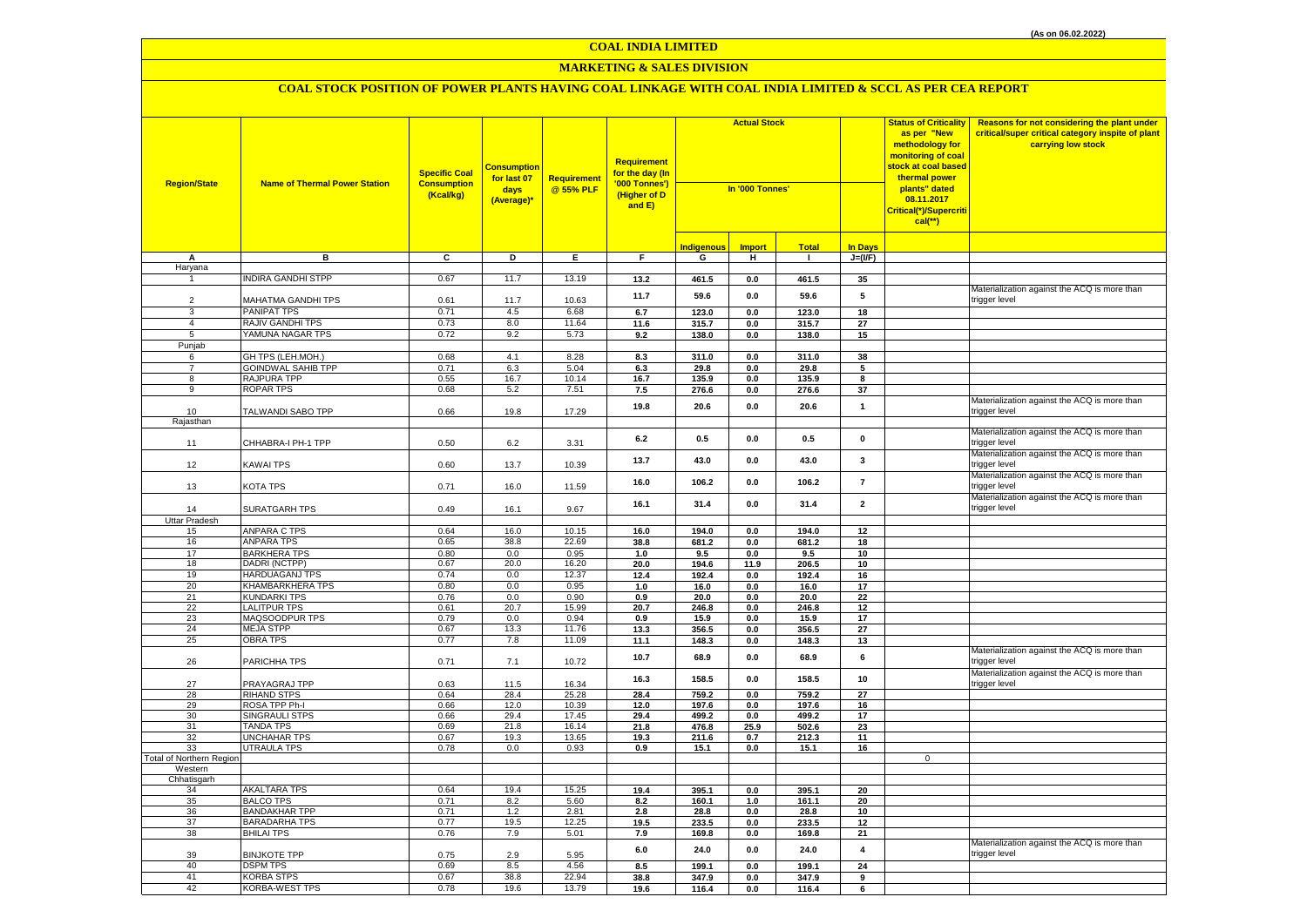## **MARKETING & SALES DIVISION**

| <b>Region/State</b>            | <b>Name of Thermal Power Station</b>     | <b>Specific Coal</b><br><b>Consumption</b><br>(Kcal/kg) | <b>Consumption</b><br>for last 07<br>days<br>(Average)* | <b>Requirement</b><br>for the day (In<br><b>Requirement</b><br>'000 Tonnes')<br>@ 55% PLF<br>(Higher of D<br>and E) |              | <b>Actual Stock</b><br>In '000 Tonnes' |               |                |                         |              |                                                               |  |  | <b>Status of Criticality</b><br>as per "New<br>methodology for<br>monitoring of coal<br><mark>stock at coal based</mark><br>thermal power<br>plants" dated<br>08.11.2017<br>Critical(*)/Supercriti<br>$cal(**)$ | Reasons for not considering the plant under<br>critical/super critical category inspite of plant<br>carrying low stock |
|--------------------------------|------------------------------------------|---------------------------------------------------------|---------------------------------------------------------|---------------------------------------------------------------------------------------------------------------------|--------------|----------------------------------------|---------------|----------------|-------------------------|--------------|---------------------------------------------------------------|--|--|-----------------------------------------------------------------------------------------------------------------------------------------------------------------------------------------------------------------|------------------------------------------------------------------------------------------------------------------------|
|                                |                                          |                                                         |                                                         |                                                                                                                     |              | <b>Indigenous</b>                      | <b>Import</b> | <b>Total</b>   | <b>In Days</b>          |              |                                                               |  |  |                                                                                                                                                                                                                 |                                                                                                                        |
| A                              | в                                        | C                                                       | D                                                       | Е.                                                                                                                  | F            | G                                      | н             | - 1            | $J=(VF)$                |              |                                                               |  |  |                                                                                                                                                                                                                 |                                                                                                                        |
| 43                             | <b>ARA TPP</b>                           | 0.66                                                    | 27.3                                                    | 13.92                                                                                                               | 27.3         | 507.9                                  | 0.0           | 507.9          | 19                      |              |                                                               |  |  |                                                                                                                                                                                                                 |                                                                                                                        |
| 44                             | <b>VAWAPARA TPP</b>                      | 0.79                                                    | 0.0                                                     | 6.28                                                                                                                | 6.3          | 29.3                                   | 0.0           | 29.3           | 5                       |              | Materialization against the ACQ is more than<br>rigger level  |  |  |                                                                                                                                                                                                                 |                                                                                                                        |
| 45                             | PATHADI TPP                              | 0.65                                                    | 9.4                                                     | 5.18                                                                                                                | 9.4          | 165.6                                  | 0.0           | 165.6          | 18                      |              |                                                               |  |  |                                                                                                                                                                                                                 |                                                                                                                        |
| 46                             | <b>SIPAT STPS</b>                        | 0.68                                                    | 31.2                                                    | 26.62                                                                                                               | 31.2         | 721.0                                  | $0.0\,$       | 721.0          | 23                      |              |                                                               |  |  |                                                                                                                                                                                                                 |                                                                                                                        |
| 47                             | <b>TAMNAR TPP</b>                        | 0.84                                                    | 28.5                                                    | 26.52                                                                                                               | 28.5         | 79.8                                   | 0.0           | 79.8           | 3                       |              | Materialization against the ACQ is more than<br>trigger level |  |  |                                                                                                                                                                                                                 |                                                                                                                        |
| 48                             | <b>ICHPINDA TPP</b>                      | 0.75                                                    | 15.2                                                    | 14.22                                                                                                               | 15.2         | 91.7                                   | 0.0           | 91.7           | 6                       |              | Materialization against the ACQ is more than<br>trigger level |  |  |                                                                                                                                                                                                                 |                                                                                                                        |
| Gujarat<br>49                  | GANDHI NAGAR TPS                         | 0.69                                                    | 8.6                                                     |                                                                                                                     |              |                                        |               |                |                         |              |                                                               |  |  |                                                                                                                                                                                                                 |                                                                                                                        |
|                                |                                          |                                                         |                                                         | 5.71                                                                                                                | 8.6<br>4.0   | 66.6<br>6.3                            | 0.0<br>70.1   | 66.6<br>76.4   | 8<br>6                  |              | Materialization against the ACQ is more than<br>rigger level  |  |  |                                                                                                                                                                                                                 |                                                                                                                        |
| 50                             | SABARMATI (D-F STATIONS)                 | 0.57                                                    | 4.0                                                     | 2.74                                                                                                                | 11.4         | 73.8                                   | 0.0           | 73.8           | 6                       |              | Materialization against the ACQ is more than<br>trigger level |  |  |                                                                                                                                                                                                                 |                                                                                                                        |
| 51                             | UKAI TPS                                 | 0.67                                                    | 11.4                                                    | 9.85                                                                                                                | 24.2         | 62.6                                   | 0.0           | 62.6           | 3                       |              | Materialization against the ACQ is more than                  |  |  |                                                                                                                                                                                                                 |                                                                                                                        |
| 52<br>Madhya Pradesh           | <b>WANAKBORI TPS</b>                     | 0.67                                                    | 24.2                                                    | 20.22                                                                                                               |              |                                        |               |                |                         |              | rigger level:                                                 |  |  |                                                                                                                                                                                                                 |                                                                                                                        |
| 53                             | AMARKANTAK EXT TPS                       | 0.65                                                    | 3.0                                                     | 1.80                                                                                                                | 3.0          | 24.3                                   | 0.0           | 24.3           | 8                       |              |                                                               |  |  |                                                                                                                                                                                                                 |                                                                                                                        |
| 54                             | <b>ANUPPUR TPP</b>                       | 0.65                                                    | 15.4                                                    | 10.31                                                                                                               | 15.4         | 215.0                                  | 0.0           | 215.0          | 14                      |              |                                                               |  |  |                                                                                                                                                                                                                 |                                                                                                                        |
| 55                             | <b>BINA TPS</b>                          | 0.74                                                    | 3.5                                                     | 4.88                                                                                                                | 4.9          | 91.9                                   | 0.0           | 91.9           | 19                      |              |                                                               |  |  |                                                                                                                                                                                                                 |                                                                                                                        |
| 56                             | <b>GADARWARA TPP</b>                     | 0.66                                                    | 19.3                                                    | 13.93                                                                                                               | 19.3         | 241.3                                  | 22.9          | 264.2          | 14                      |              |                                                               |  |  |                                                                                                                                                                                                                 |                                                                                                                        |
| 57                             | KHARGONE STPP                            | 0.60                                                    | 14.4                                                    | 10.45                                                                                                               | 14.4         | 154.8                                  | $0.0\,$       | 154.8          | 11                      |              |                                                               |  |  |                                                                                                                                                                                                                 |                                                                                                                        |
| 58                             | SANJAY GANDHI TPS                        | 0.82                                                    | 16.6                                                    | 14.57                                                                                                               | 16.6         | 94.9                                   | $0.0\,$       | 94.9           | $\bf{6}$                |              | Non payment of dues                                           |  |  |                                                                                                                                                                                                                 |                                                                                                                        |
| 59                             | <b>SATPURA TPS</b>                       | 0.67                                                    | 6.9                                                     | 11.79                                                                                                               | 11.8         | 91.2                                   | 0.0           | 91.2           | 8                       |              | Non Payment of Dues                                           |  |  |                                                                                                                                                                                                                 |                                                                                                                        |
| 60                             | <b>SEIONI TPP</b>                        | 0.64                                                    | 7.9                                                     | 5.06                                                                                                                | 7.9          | 192.2                                  | 0.0           | 192.2          | 24                      |              |                                                               |  |  |                                                                                                                                                                                                                 |                                                                                                                        |
| 61                             | SHREE SINGAJI TPP                        | 0.71                                                    | 33.1                                                    | 23.50                                                                                                               | 33.1         | 144.8                                  | $0.0\,$       | 144.8          | 4                       |              | Non Payment of Dues                                           |  |  |                                                                                                                                                                                                                 |                                                                                                                        |
| 62<br>Maharashtra              | <b>VINDHYACHAL STPS</b>                  | 0.69                                                    | 66.7                                                    | 43.60                                                                                                               | 66.7         | 1272.5                                 | 0.0           | 1272.5         | 19                      |              |                                                               |  |  |                                                                                                                                                                                                                 |                                                                                                                        |
|                                |                                          |                                                         |                                                         |                                                                                                                     | 19.6         | 33.9                                   | 0.0           | 33.9           | $\overline{2}$          |              | Materialization against the ACQ is more than<br>trigger level |  |  |                                                                                                                                                                                                                 |                                                                                                                        |
| 63<br>64                       | AMRAVATI TPS<br><b>BHUSAWAL TPS</b>      | 0.62<br>0.72                                            | 19.6<br>9.9                                             | 11.07<br>11.44                                                                                                      | 11.4         | 65.9                                   | $0.0\,$       | 65.9           | 6                       |              | Non payment of dues                                           |  |  |                                                                                                                                                                                                                 |                                                                                                                        |
| 65                             | <b>BUTIBORI TPP</b>                      | 0.67                                                    | 0.0                                                     | 5.31                                                                                                                | 5.3          | 59.7                                   | 0.0           | 59.7           | 11                      |              |                                                               |  |  |                                                                                                                                                                                                                 |                                                                                                                        |
| 66                             | CHANDRAPUR(MAHARASHTRA) STPS             | 0.78                                                    | 35.7                                                    | 30.17                                                                                                               | 35.7         | 88.7                                   | 0.0           | 88.7           | $\overline{2}$          |              | Non payment of dues                                           |  |  |                                                                                                                                                                                                                 |                                                                                                                        |
| 67                             | DAHANU TPS                               | 0.62                                                    | 5.7                                                     | 4.09                                                                                                                | 5.7          | 5.4                                    | 0.0           | 5.4            | $\mathbf{1}$            |              | Materialization against the ACQ is more than<br>rigger level  |  |  |                                                                                                                                                                                                                 |                                                                                                                        |
| 68                             | DHARIWAL TPP                             | 0.67                                                    | 8.3                                                     | 5.34                                                                                                                | 8.3          | 13.4                                   | 0.0           | 13.4           | $\overline{\mathbf{2}}$ |              | Materialization against the ACQ is more than<br>trigger level |  |  |                                                                                                                                                                                                                 |                                                                                                                        |
| 69                             | <b>GMR WARORA TPS</b>                    | 0.67                                                    | 8.3                                                     | 5.29                                                                                                                | 8.3          | 0.9                                    | 0.0           | 0.9            | 0                       |              | Materialization against the ACQ is more than<br>rigger level  |  |  |                                                                                                                                                                                                                 |                                                                                                                        |
| 70                             | KHAPARKHEDA TPS                          | 0.89                                                    | 16.4                                                    | 15.72                                                                                                               | 16.4         | 311.6                                  | 0.0           | 311.6          | 19                      |              |                                                               |  |  |                                                                                                                                                                                                                 |                                                                                                                        |
| 71                             | <b>KORADI TPS</b>                        | 0.76                                                    | 31.5                                                    | 22.08                                                                                                               | 31.5         | 133.9                                  | 0.0           | 133.9          | 4                       |              | Non payment of dues                                           |  |  |                                                                                                                                                                                                                 |                                                                                                                        |
| 72                             | <b>MAUDA TPS</b>                         | 0.70                                                    | 26.1                                                    | 21.29                                                                                                               | 26.1         | 580.7                                  | 0.0           | 580.7          | 22                      |              |                                                               |  |  |                                                                                                                                                                                                                 |                                                                                                                        |
| 73                             | <b>NASIK TPS</b>                         | 0.81                                                    | 5.2                                                     | 6.72                                                                                                                | 6.7          | 18.3                                   | 0.0           | 18.3           | $\overline{\mathbf{3}}$ |              | Non payment of dues                                           |  |  |                                                                                                                                                                                                                 |                                                                                                                        |
| 74                             | PARAS TPS                                | 0.74                                                    | 6.6                                                     | 4.90                                                                                                                | 6.6          | 24.3                                   | 0.0           | 24.3           | 4                       |              | Non payment of dues                                           |  |  |                                                                                                                                                                                                                 |                                                                                                                        |
| 75                             | <b>PARLITPS</b>                          | 0.67                                                    | 7.4                                                     | 6.65                                                                                                                | 7.4          | 22.5                                   | 0.0           | 22.5           | 3                       |              | Non payment of dues                                           |  |  |                                                                                                                                                                                                                 |                                                                                                                        |
| 76<br>77                       | <b>SOLAPUR STPS</b><br><b>TIRORA TPS</b> | 0.56                                                    | 12.0<br>43.2                                            | 9.73<br>28.73                                                                                                       | 12.0<br>43.2 | 166.6<br>112.9                         | 4.0<br>0.0    | 170.6<br>112.9 | 14<br>3                 |              | Materialization against the ACQ is more than                  |  |  |                                                                                                                                                                                                                 |                                                                                                                        |
| 78                             | WARDHA WARORA TPP                        | 0.66<br>0.66                                            | 4.6                                                     | 4.71                                                                                                                | 4.7          | 95.9                                   | 0.0           | 95.9           | 20                      |              | trigger level                                                 |  |  |                                                                                                                                                                                                                 |                                                                                                                        |
| <b>Total of Western Region</b> |                                          |                                                         |                                                         |                                                                                                                     |              |                                        |               |                |                         | $\mathbf{0}$ |                                                               |  |  |                                                                                                                                                                                                                 |                                                                                                                        |
| Southern                       |                                          |                                                         |                                                         |                                                                                                                     |              |                                        |               |                |                         |              |                                                               |  |  |                                                                                                                                                                                                                 |                                                                                                                        |
| Andhra Pradesh                 |                                          |                                                         |                                                         |                                                                                                                     |              |                                        |               |                |                         |              |                                                               |  |  |                                                                                                                                                                                                                 |                                                                                                                        |
| 79                             | DAMODARAM SANJEEVAIAH TPS                | 0.66                                                    | 11.5                                                    | 13.85                                                                                                               | 13.8         | 74.4                                   | 0.0           | 74.4           | 5                       |              | Materialization against the ACQ is more than<br>rigger level  |  |  |                                                                                                                                                                                                                 |                                                                                                                        |
| 80                             | Dr. N.TATA RAO TPS                       | 0.77                                                    | 22.9                                                    | 17.90                                                                                                               | 22.9         | 159.0                                  | 0.0           | 159.0          | $\overline{7}$          |              |                                                               |  |  |                                                                                                                                                                                                                 |                                                                                                                        |
| 81                             | PAINAMPURAM TPP                          | 0.59                                                    | 16.7                                                    | 10.21                                                                                                               | 16.7         | 185.1                                  | 52.6          | 237.7          | 14                      |              |                                                               |  |  |                                                                                                                                                                                                                 |                                                                                                                        |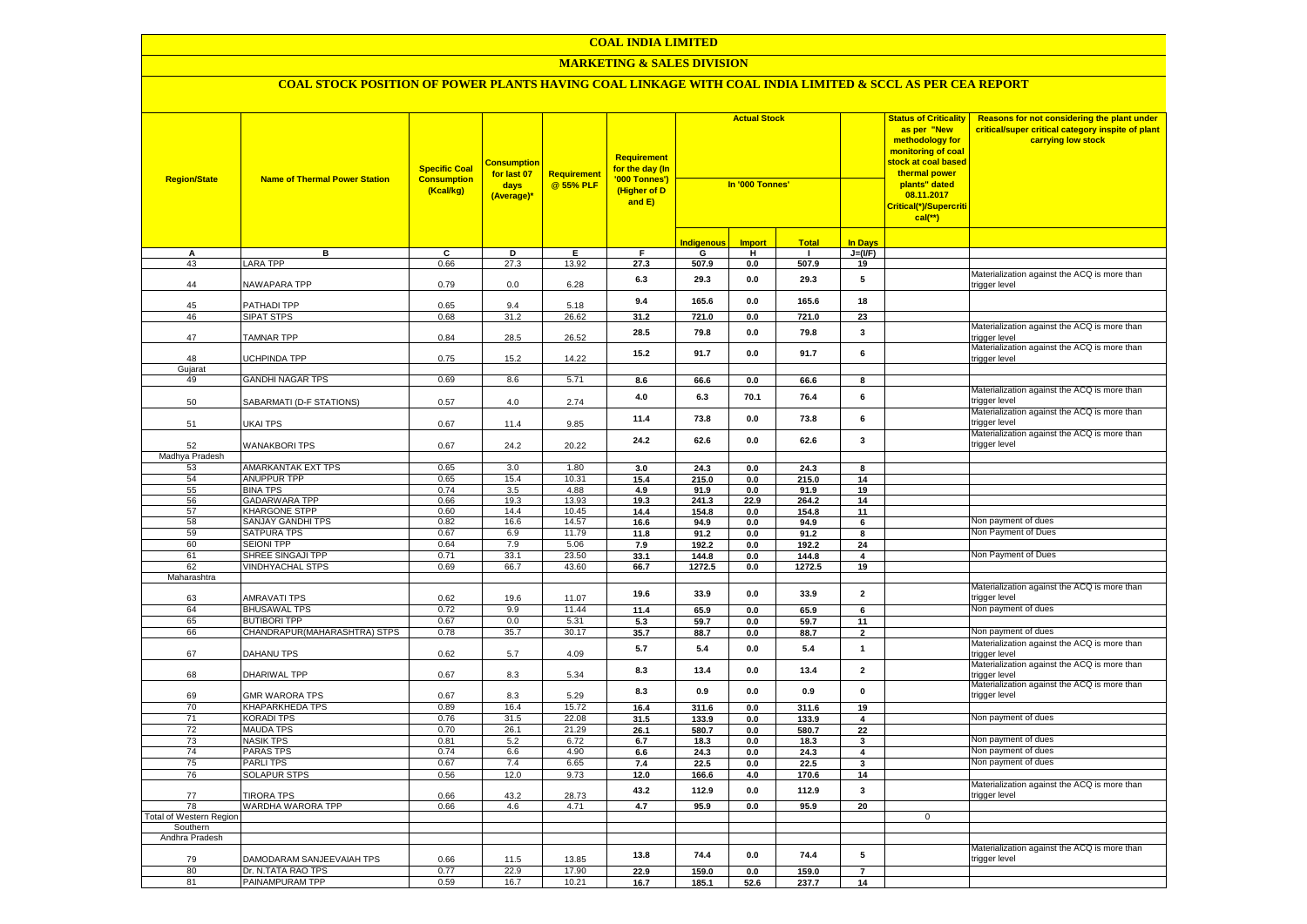## **MARKETING & SALES DIVISION**

| <b>Region/State</b>                 | <b>Name of Thermal Power Station</b>                | <b>Specific Coal</b><br><b>Consumption</b><br>(Kcal/kg) | <b>Consumption</b><br>for last 07<br>days<br>(Average)* | <b>Requirement</b><br>@ 55% PLF | <b>Requirement</b><br>for the day (In<br>'000 Tonnes')<br>(Higher of D<br>and E) | <b>Actual Stock</b><br>In '000 Tonnes' |               |                |                         | <b>Status of Criticality</b><br>as per "New<br>methodology for<br>monitoring of coal<br><mark>stock at coal based</mark><br>thermal power<br>plants" dated<br>08.11.2017<br>Critical(*)/Supercriti<br>$cal$ (**) | Reasons for not considering the plant under<br>critical/super critical category inspite of plant<br>carrying low stock |
|-------------------------------------|-----------------------------------------------------|---------------------------------------------------------|---------------------------------------------------------|---------------------------------|----------------------------------------------------------------------------------|----------------------------------------|---------------|----------------|-------------------------|------------------------------------------------------------------------------------------------------------------------------------------------------------------------------------------------------------------|------------------------------------------------------------------------------------------------------------------------|
|                                     |                                                     |                                                         |                                                         |                                 |                                                                                  | <b>Indigenous</b>                      | <b>Import</b> | <b>Total</b>   | <b>In Davs</b>          |                                                                                                                                                                                                                  |                                                                                                                        |
| $\mathsf{A}$                        | в                                                   | $\overline{c}$                                          | Þ                                                       | Ε                               | F                                                                                | G                                      | н             | $\mathbf{I}$   | $J=(VF)$                |                                                                                                                                                                                                                  |                                                                                                                        |
| 82                                  | RAYALASEEMA TPS                                     | 0.76                                                    | 19.8                                                    | 16.60                           | 19.8                                                                             | 48.4                                   | 0.0           | 48.4           | $\overline{\mathbf{2}}$ |                                                                                                                                                                                                                  | Materialization against the ACQ is more than<br>trigger level                                                          |
| 83                                  | <b>SIMHADRI</b>                                     | 0.78                                                    | 29.3                                                    | 20.54                           | 29.3                                                                             | 303.5                                  | 0.0           | 303.5          | 10                      |                                                                                                                                                                                                                  |                                                                                                                        |
| 84                                  | <b>SGPL TPP</b>                                     | 0.53                                                    | 11.6                                                    | 9.26                            | 11.6                                                                             | 57.1                                   | 44.1          | 101.1          | 9                       |                                                                                                                                                                                                                  |                                                                                                                        |
| 85                                  | <b>VIZAG TPP</b>                                    | 0.67                                                    | 6.7                                                     | 9.20                            | 9.2                                                                              | 105.4                                  | 0.0           | 105.4          | 11                      |                                                                                                                                                                                                                  |                                                                                                                        |
| Karnataka<br>86                     | <b>BELLARY TPS</b>                                  | 0.63                                                    | 7.0                                                     | 14.23                           | 14.2                                                                             | 5.7                                    | 0.0           | 5.7            | $\mathbf 0$             |                                                                                                                                                                                                                  | Materialization against the ACQ is more than<br>rigger level                                                           |
| 87                                  | KUDGI STPP                                          | 0.63                                                    | 17.6                                                    | 19.90                           | 19.9                                                                             | 160.1                                  | 0.0           | 160.1          | 8                       |                                                                                                                                                                                                                  | Materialization against the ACQ is more than<br>trigger level                                                          |
| 88                                  | <b>RAICHUR TPS</b>                                  | 0.66                                                    | 18.9                                                    | 14.98                           | 18.9                                                                             | 94.8                                   | 0.0           | 94.8           | 5                       |                                                                                                                                                                                                                  | Materialization against the ACQ is more than<br>trigger level                                                          |
| 89                                  | YERMARUS TPP                                        | 0.62                                                    | 10.2                                                    | 13.09                           | 13.1                                                                             | 95.4                                   | 0.0           | 95.4           | $\overline{7}$          |                                                                                                                                                                                                                  | Materialization against the ACQ is more than<br>trigger level                                                          |
| <b>Tamil Nadu</b>                   |                                                     |                                                         |                                                         |                                 |                                                                                  |                                        |               |                |                         |                                                                                                                                                                                                                  |                                                                                                                        |
| 90                                  | METTUR TPS                                          | 0.81                                                    | 15.8                                                    | 8.98                            | 15.8                                                                             | 35.3                                   | 0.0           | 35.3           | $\overline{\mathbf{2}}$ |                                                                                                                                                                                                                  | Materialization against the ACQ is more than<br>rigger level                                                           |
| 91                                  | METTUR TPS - II                                     | 0.78                                                    | 6.3                                                     | 6.16                            | 6.3                                                                              | 56.0                                   | 0.0           | 56.0           | 9                       |                                                                                                                                                                                                                  | Materialization against the ACQ is more than<br>trigger level                                                          |
| 92                                  | NORTH CHENNAI TPS                                   | 0.82                                                    | 30.8                                                    | 19.78                           | 30.8                                                                             | 169.4                                  | 0.0           | 169.4          | ${\bf 5}$               |                                                                                                                                                                                                                  | Materialization against the ACQ is more than<br>rigger level                                                           |
| 93                                  | <b>TUTICORIN TPS</b>                                | 0.96                                                    | 15.8                                                    | 13.31                           | 15.8                                                                             | 126.5                                  | $0.0\,$       | 126.5          | 8                       |                                                                                                                                                                                                                  | Materialization against the ACQ is more than<br>trigger level                                                          |
| 94                                  | VALLUR TPP                                          | 0.72                                                    | 20.5                                                    | 14.26                           | 20.5                                                                             | 138.8                                  | 0.0           | 138.8          | $\overline{7}$          |                                                                                                                                                                                                                  | Materialization against the ACQ is more than<br>rigger level:                                                          |
| Telangana<br>95                     | <b>BHADRADRI TPP</b>                                | 0.69                                                    | 13.8                                                    | 9.83                            | 13.8                                                                             | 118.5                                  | 0.0           | 118.5          | 9                       |                                                                                                                                                                                                                  |                                                                                                                        |
| 96                                  | <b>KAKATIYA TPS</b>                                 | 0.57                                                    | 12.9                                                    | 8.33                            | 12.9                                                                             | 217.3                                  | 0.0           | 217.3          | 17                      |                                                                                                                                                                                                                  |                                                                                                                        |
| 97                                  | <b>KOTHAGUDEM TPS (NEW)</b>                         | 0.64                                                    | 13.9                                                    | 8.46                            | 13.9                                                                             | 117.2                                  | 0.0           | 117.2          | 8                       |                                                                                                                                                                                                                  |                                                                                                                        |
| 98                                  | (OTHAGUDEM TPS (STAGE-7)                            | 0.50                                                    | 8.8                                                     | 5.23                            | 8.8                                                                              | 145.2                                  | 0.0           | 145.2          | 17                      |                                                                                                                                                                                                                  |                                                                                                                        |
| 99                                  | RAMAGUNDEM STPS                                     | 0.62                                                    | 27.9                                                    | 21.33                           | 27.9                                                                             | 454.3                                  | 0.0           | 454.3          | 16                      |                                                                                                                                                                                                                  |                                                                                                                        |
| 100                                 | RAMAGUNDEM-B TPS                                    | 0.77                                                    | $0.8\,$                                                 | 0.63                            | 0.8                                                                              | 13.2                                   | 0.0           | 13.2           | 17                      |                                                                                                                                                                                                                  |                                                                                                                        |
| 101                                 | SINGARENI TPP                                       | 0.58                                                    | 14.3                                                    | 9.12                            | 14.3                                                                             | 138.8                                  | 0.0           | 138.8          | 10                      |                                                                                                                                                                                                                  |                                                                                                                        |
| Total of Southern Region<br>Eastern |                                                     |                                                         |                                                         |                                 |                                                                                  |                                        |               |                |                         | $\overline{0}$                                                                                                                                                                                                   |                                                                                                                        |
| Bihar                               |                                                     |                                                         |                                                         |                                 |                                                                                  |                                        |               |                |                         |                                                                                                                                                                                                                  |                                                                                                                        |
| 102                                 | <b>BARAUNI TPS</b>                                  | 0.63                                                    | 5.9                                                     | 5.90                            | 5.9                                                                              | 56.4                                   | 0.0           | 56.4           | 10                      |                                                                                                                                                                                                                  | Materialization against the ACQ is more than<br>trigger level                                                          |
| 103<br>104                          | <b>BARHI</b><br><b>BARH II</b>                      | 0.67<br>0.67                                            | 7.0<br>14.0                                             | 5.84<br>11.67                   | 7.0<br>14.0                                                                      | 101.4<br>202.7                         | 0.0<br>0.0    | 101.4<br>202.7 | 14<br>14                |                                                                                                                                                                                                                  |                                                                                                                        |
| 105                                 | <b>KAHALGAON TPS</b>                                | 0.80                                                    | 34.1                                                    | 24.62                           | 34.1                                                                             | 85.8                                   | 0.0           | 85.8           | 3                       |                                                                                                                                                                                                                  | Materialization against the ACQ is more than<br>trigger level                                                          |
| 106                                 | <b>MUZAFFARPUR TPS</b>                              | 0.77                                                    | 6.3                                                     | 3.95                            | 6.3                                                                              | 16.9                                   | 0.0           | 16.9           | 3                       |                                                                                                                                                                                                                  | Materialization against the ACQ is more than<br>trigger level                                                          |
| 107                                 | NABINAGAR STPP                                      | 0.58                                                    | 17.1                                                    | 10.14                           | 17.1                                                                             | 335.8                                  | $0.0\,$       | 335.8          | 20                      |                                                                                                                                                                                                                  |                                                                                                                        |
| 108                                 | NABINAGAR TPP                                       | 0.69                                                    | 12.6                                                    | 9.06                            | 12.6                                                                             | 112.0                                  | 0.0           | 112.0          | 9                       |                                                                                                                                                                                                                  |                                                                                                                        |
| Jharkhand                           |                                                     |                                                         |                                                         |                                 |                                                                                  |                                        |               |                |                         |                                                                                                                                                                                                                  |                                                                                                                        |
| 109<br>110                          | BOKARO TPS `A` EXP<br>CHANDRAPURA(DVC) TPS          | 0.57<br>0.61                                            | 4.7<br>6.7                                              | 3.78<br>4.06                    | 4.7<br>6.7                                                                       | 98.2<br>100.3                          | 0.0<br>0.0    | 98.2<br>100.3  | 21<br>15                |                                                                                                                                                                                                                  |                                                                                                                        |
| 111                                 | <b>JOJOBERA TPS</b>                                 | 0.69                                                    | 3.0                                                     | 2.18                            | 3.0                                                                              | 94.7                                   | 0.0           | 94.7           | 31                      |                                                                                                                                                                                                                  |                                                                                                                        |
| 112                                 | <b>KODARMA TPP</b>                                  | 0.62                                                    | 10.7                                                    | 8.23                            | 10.7                                                                             | 111.1                                  | $0.0\,$       | 111.1          | 10                      |                                                                                                                                                                                                                  | Materialization against the ACQ is more than                                                                           |
| 113<br>114                          | <b>MAHADEV PRASAD STPP</b><br><b>MAITHON RB TPP</b> | 0.70<br>0.64                                            | 7.0<br>11.8                                             | 5.01<br>8.89                    | 7.0<br>11.8                                                                      | 0.9<br>179.4                           | 0.0<br>0.0    | 0.9<br>179.4   | $\mathbf{0}$<br>15      |                                                                                                                                                                                                                  | trigger level                                                                                                          |
| 115                                 | <b>TENUGHAT TPS</b>                                 | 0.75                                                    | 5.4                                                     | 4.16                            | 5.4                                                                              | 51.4                                   | 0.0           | 51.4           | 10                      |                                                                                                                                                                                                                  |                                                                                                                        |
| Odisha                              |                                                     |                                                         |                                                         |                                 |                                                                                  |                                        |               |                |                         |                                                                                                                                                                                                                  |                                                                                                                        |
| 116                                 | DARLIPALI STPS                                      | 0.71                                                    | 18.8                                                    | 14.95                           | 18.8                                                                             | 422.2                                  | 0.0           | 422.2          | 23                      |                                                                                                                                                                                                                  |                                                                                                                        |
| 117                                 | <b>DERANG TPP</b>                                   | 0.70                                                    | 17.2                                                    | 11.10                           | 17.2                                                                             | 986.3                                  | 0.0           | 986.3          | 57                      |                                                                                                                                                                                                                  |                                                                                                                        |
| 118                                 | <b>IB VALLEY TPS</b>                                | 0.83                                                    | 25.3                                                    | 19.16                           | 25.3                                                                             | 390.0                                  | 0.0           | 390.0          | 15                      |                                                                                                                                                                                                                  |                                                                                                                        |